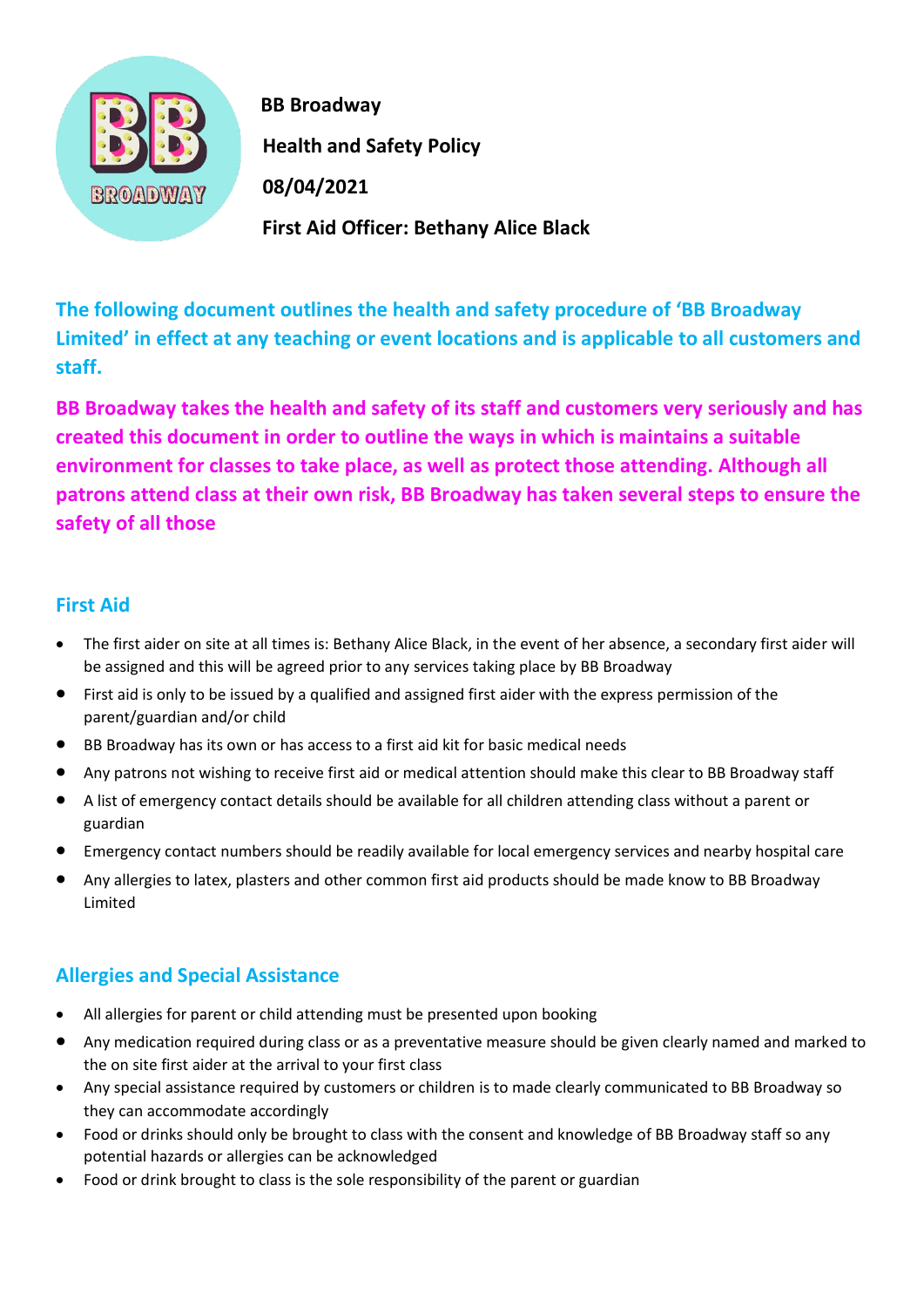# **Fire Safety**

- Each location should present its own fire safety procedure
- This should then be communicated to patrons and staff so a full fire safety drill can be carried out
- BB Broadway is responsible for running a fire drill once a term to ensure all staff and customers understand the steps taken during a fire risk
- BB Broadway acknowledges that each venue comes with its own fire safety equipment that can be used if necessary, in the event of a fire with no other venue staff present
- All BB Broadway electrical equipment has been PAT tested to ensure it is safe to use

## **Personal Liability**

- All patrons of BB Broadway do so at their own risk and are responsible for their own personal safety
- All patrons who attend class do so with the acknowledgement to the potential risks to their health and safety and although steps have been taken to minimise these risks, their personal safety cannot be guaranteed
- We ask patrons to not attend class should they feel they pose a threat to other customers in terms of physical health (virus transmission) or emotional wellbeing.

# **Personal Property**

- Customers are responsible for their own personal property when on site and BB Broadway nor the venue they are attending take on any responsibility for their personal belongings
- We ask patrons do not attend with any property that can cause harm or damage to other patrons or the venue
- We ask patrons to respect the venue and the content therein, any theft or damage would result in no longer being able to attend class

## **COVID and Virus Transmission**

- BB Broadway is fully COVID compliant and runs following all government guidelines at time of class
- BB Broadway recognises the risk of transmission by holding group classes and takes every necessary step to mitigate these risks; face shields, group bubbles, social distancing among staff, hand sanitiser stations, track and trace systems and limiting class numbers
- In line with BB Broadway's COVID policy, we ask patrons not attend class with COVID 19 symptoms
- We ask patrons not to attend class should they display symptoms of any known virus and to be mindful of other patrons and staff welfare when making this decision
- All patrons of BB Broadway do so at their own risk and are responsible for their own personal safety
- Further information on our COVID response can be found in our COVID 19 Guidelines document

## **Supporting Documents**

- This document is supported by our risk assessment carried out for each teaching venue as well as specific events
- Our safeguarding policy outlines specific steps we take to protect the welfare of young people attending our classes
- Code of conduct: Staff